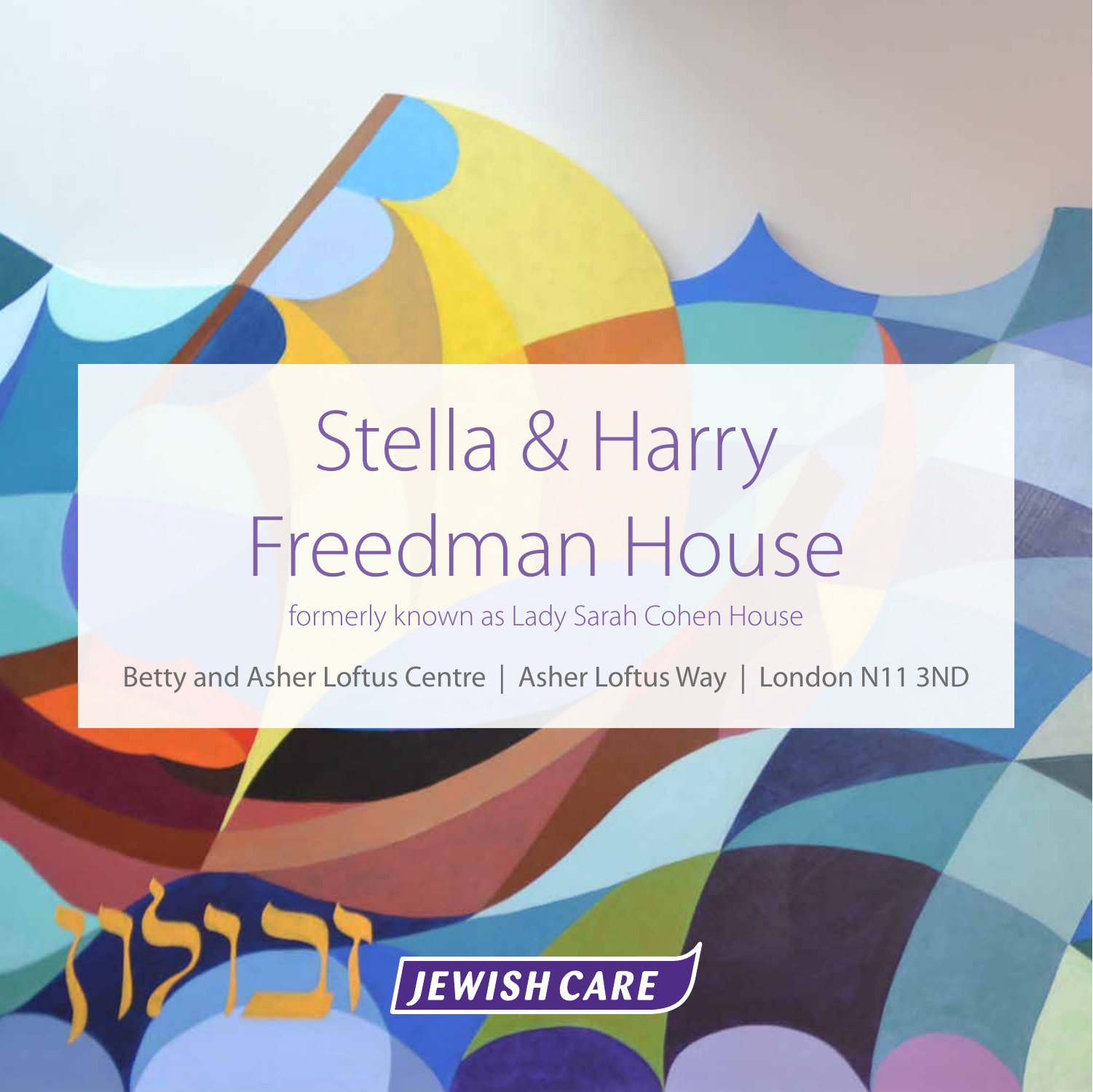## Welcome to Stella & Harry Freedman House

Stella & Harry Freedman House offers nursing and residential care, including dementia care in a modern, Jewish environment. The home forms part of a larger campus that is the Betty and Asher Loftus Centre.

The 120 en-suite rooms are spread over three floors of the care home. Each floor has its own care manager and dedicated staff to meet the unique needs of every resident, coming together as a vibrant community. The home provides a friendly and stimulating social environment, with a dedicated activities coordinator who organises a varied activity programme with a personal approach.

As part of the Betty and Asher Loftus Centre, residents benefit from shared amenities such as a café and shop and often attend enriching events held at the Pavillion, as well as being able to attend the Sam Beckman Dementia Centre.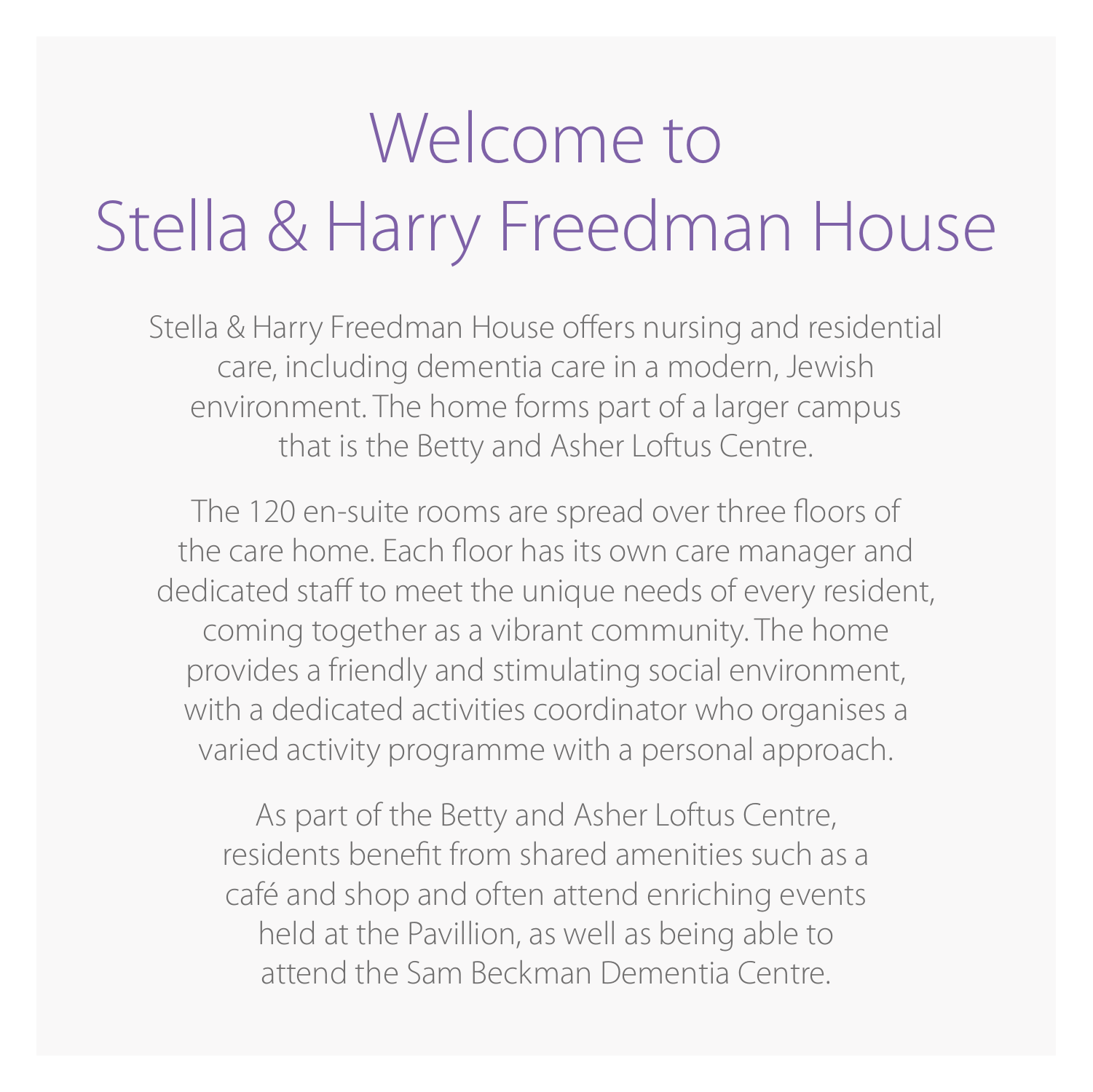